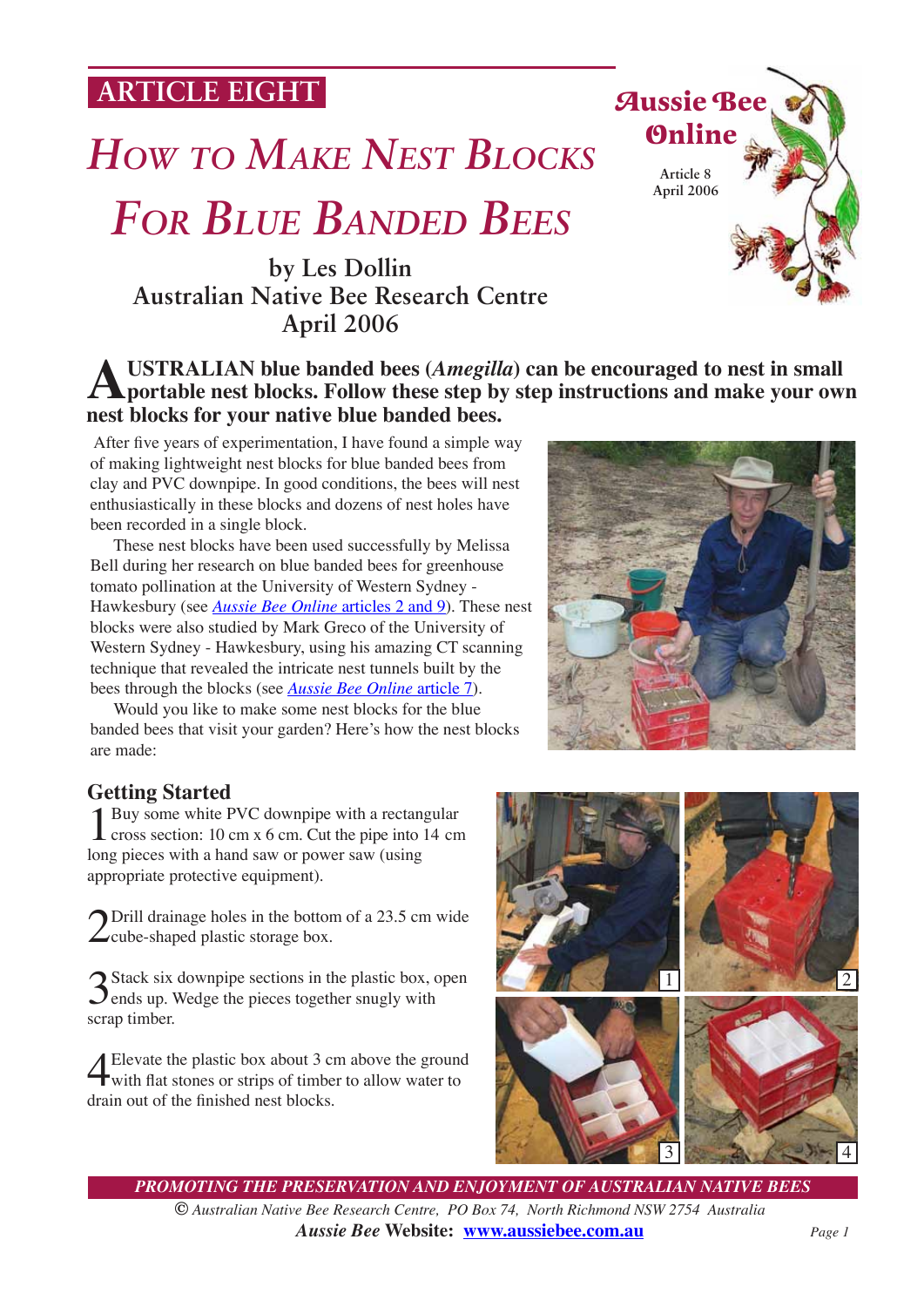### **Preparing the Clay**

A fine powdery clay makes the best blue banded bee nest blocks. However, if you cannot find a natural deposit of this, you could buy some fine tennis court loam.

1Dig out the required amount of clay and remove any large stones or sticks by hand.

 $\sum$  Shake this material through a coarse sieve into  $\sum$  a bucket to remove any pebbles, lumps and vegetable matter. A plastic storage basket made of a flat plastic mesh with 5 mm wide holes makes a suitable sieve. These can be bought cheaply at a discount shop.

Slowly add water (about a cup at a time) to a half<br>bucket of sieved clay, blending it by hand until you get a clay mixture that can be modelled in your hand like plasticine.









**Making the Nest Blocks**<br>**1** Fill each downpipe section in the plastic box with **1** Fill each downpipe section in the plastic box with this mixture, up to about 10 mm from the brim. Press the mixture in gently with your fingers. Allow to dry for 1 - 2 hours until most of the water has drained out of the blocks but the mixture is still moist.

2 Add two starter entrance holes to each block to<br>encourage the bees to nest. Space the two holes evenly in the centre of the block about 5 cm apart. Use a standard sized ballpoint pen to make the holes: remove the cap and push the sharp end of the pen about 10 cm into the clay. If the clay is too wet, the hole will fill up with water and you will need to redo the hole later when it dries out more.

 $3$  After the blocks have dried for a few more hours,<br>turn the plastic box on its side and gently wiggle<br>the next blocks out. Some off our grosses also from the nest blocks out. Scrape off any excess clay from the outside of the blocks. Be careful of the back of the blocks as the clay there will still be soft. Stack the blocks and allow them to dry thoroughly.



*PROMOTING THE PRESERVATION AND ENJOYMENT OF AUSTRALIAN NATIVE BEES © Australian Native Bee Research Centre, PO Box 74, North Richmond NSW 2754 Australia Aussie Bee* **Website: [www.aussiebee.com.au](http://www.aussiebee.com.au)** *Page 2*

3